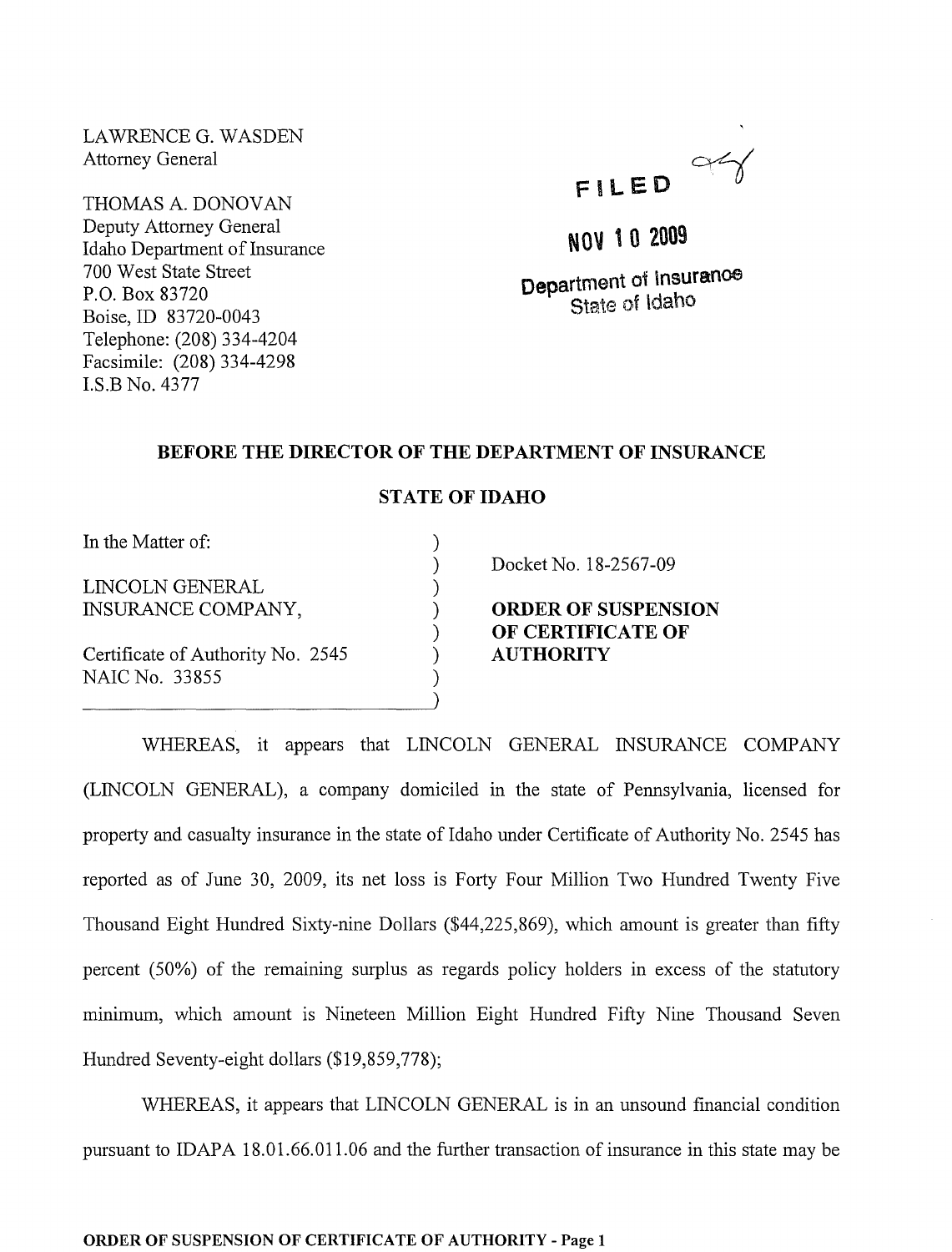hazardous or injurious and that such a determination constitutes grounds for suspension of its certificate of authority under Idaho Code  $\S$  41-327(2)(a); and

WHEREAS, LINCOLN GENERAL has been advised by the Department of this proposed order to suspend the company's certificate of authority, and the company has represented to the Department that it accepts the order and will not object to its entry.

NOW, THEREFORE, IT IS HEREBY ORDERED, pursuant to the provisions of Idaho Code § 41-327(2)(a), that Certificate of Authority No. 2545, issued to LINCOLN GENERAL be SUSPENDED effective immediately, and that LINCOLN GENERAL comply with each of the requirements of Idaho Code § 41-329, including § 41-329(2) which states: "During the suspension period the insurer shall not solicit or write any new business in this state, but shall file its annual statement, pay fees, licenses, and taxes as required under this code, and may service its business already in force in this state, as if the certificate of authority had continued in full force", and that pursuant to this section, said suspension be continued for a period of one (1) year from the date of this order. The Director may terminate the suspension sooner if the cause for said suspension is terminated and LINCOLN GENERAL is otherwise in compliance with the provisions of Title 41, Idaho Code.

IT IS FURTHER ORDERED, pursuant to the provisions of Idaho Code § 41-330, that LINCOLN GENERAL, within four (4) days after notice of this suspension is received, notify, by any available means, every person authorized to write business by said insurance company in the state of Idaho, to immediately cease any further writing of such business.

IT IS FURTHER ORDERED, that LINCOLN GENERAL promptly return Certificate of Authority No. 2545 to the Idaho Department of Insurance, as required by Idaho Code  $\S$  41-323.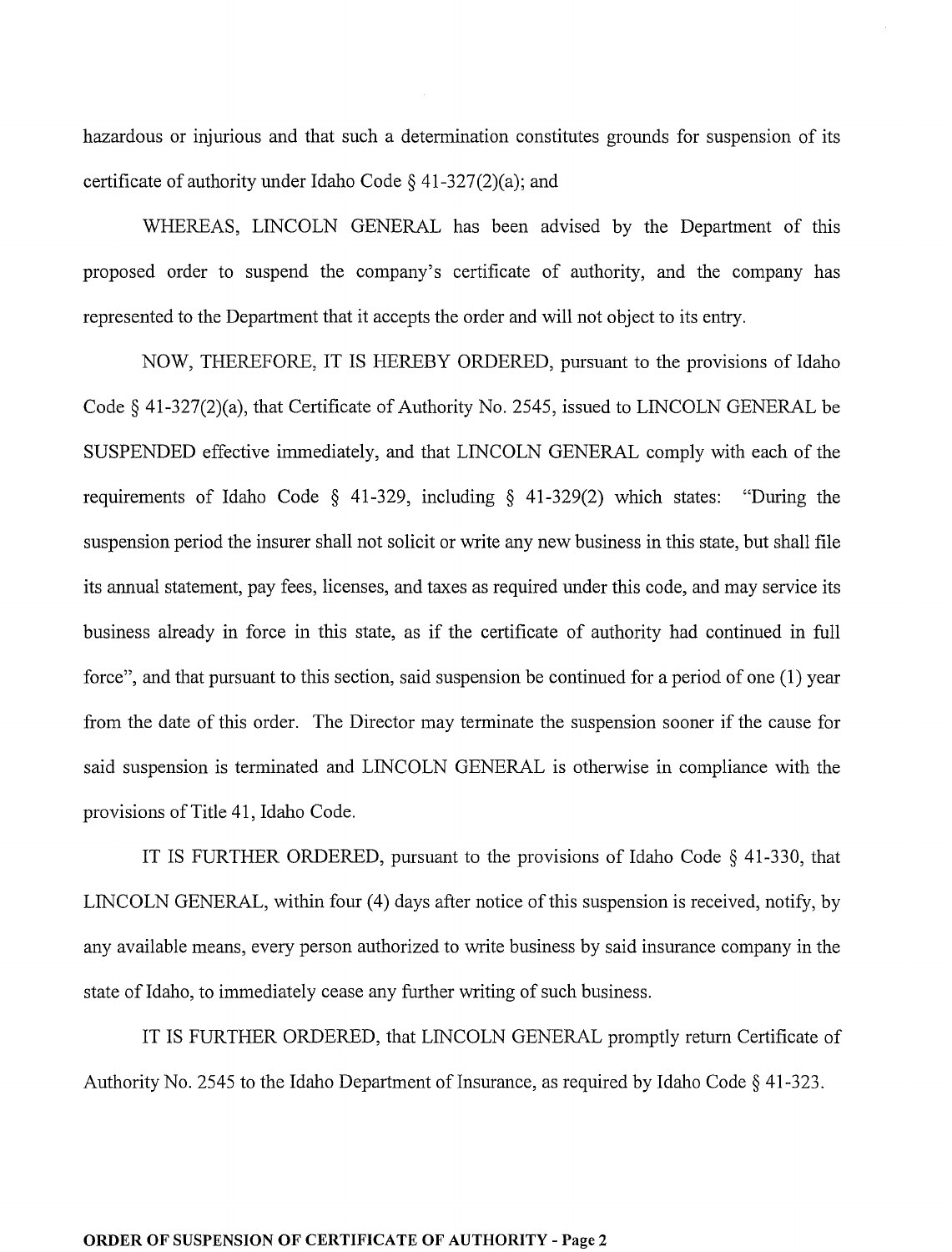## **NOTIFICATION OF RIGHTS**

This is a final order of the agency. Any party may file a motion for reconsideration of this final order within fourteen (14) days of the service date of this order. The agency will dispose of the petition for reconsideration within twenty-one (21) days of its receipt, or the petition will be considered denied by operation of law. See Section 67-5246(4), Idaho Code.

Pursuant to Sections 67-5270 and 67-5272, Idaho Code, any party aggrieved by this final order or orders previously issued in this case may appeal this final order and all previously issued orders in this case to district court by filing a petition in the district court of the county in which:

- 1. A hearing was held,
- ii. The final agency action was taken,
- iii. The party seeking review of the order resides, or operates its principal place of business in Idaho, or
- iv. The real property or personal property that was the subject of the agency action is located.

An appeal must be filed within twenty-eight (28) days (a) of this final order, (b) of an order denying any petition for reconsideration, or (c) the failure within twenty-one (21) days to grant or deny a petition for reconsideration, whichever is later. See Section 67-5273, Idaho Code. The filing of an appeal to district court does not itself stay the effectiveness or enforcement of the order under appeal.

DATED and EFFECTIVE this  $\theta$ **IH** day of November 2009.

WILLIAM W. DEAL, Director Idaho Department of Insurance

ORDER OF SUSPENSION OF CERTIFICATE OF AUTHORITY - Page 3